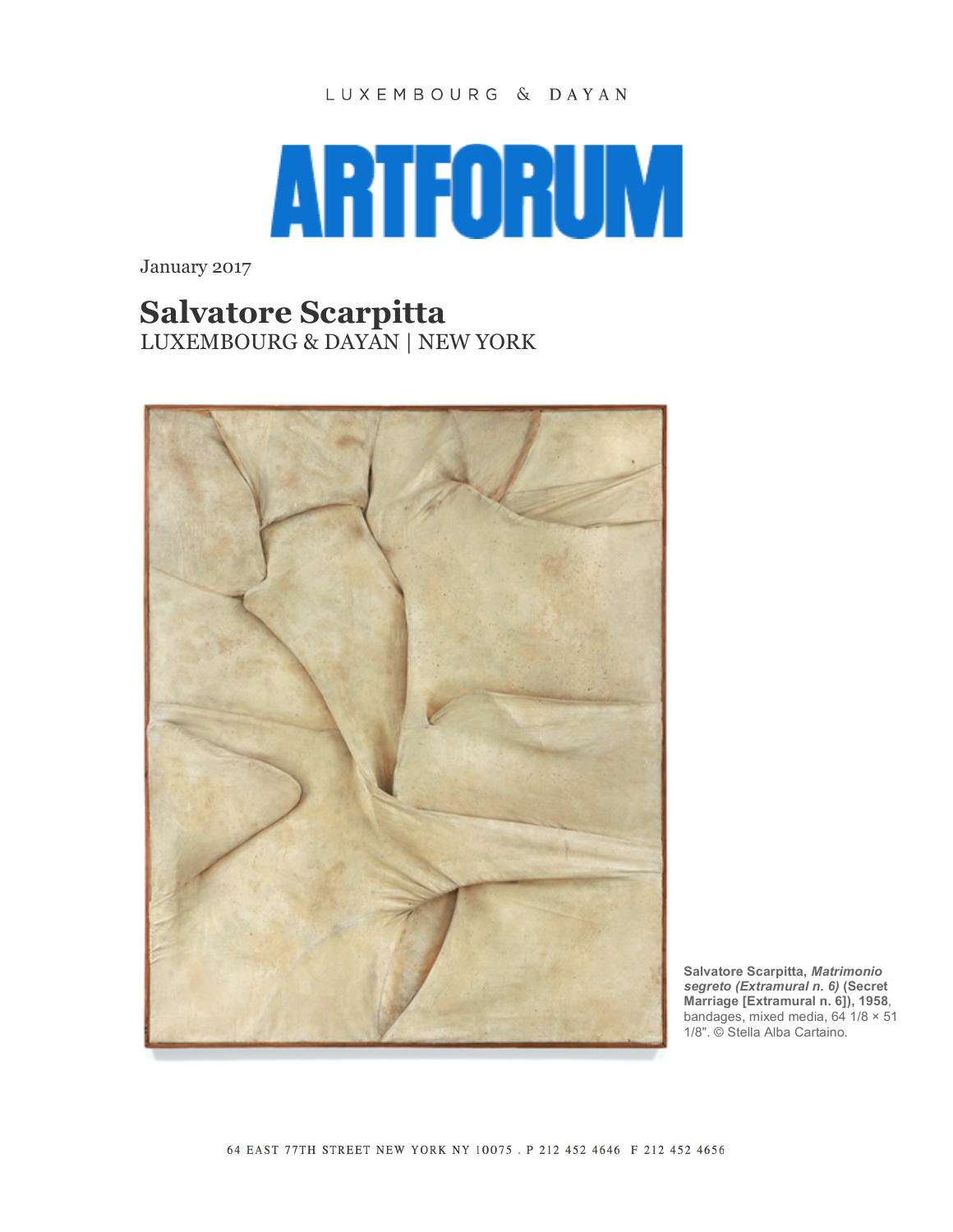All lives are unique, but none more so than that of Salvatore Scarpitta. New York–born in 1919 but Hollywood-bred, Scarpitta developed an early obsession with the automotive. At seventeen, he landed in Palermo, Italy—his father was born in Sicily—before moving on to Rome, then at the zenith of the Mussolini imperium. He studied at the Accademie di Belle Arti there until 1940, with studio space granted at the American Academy. (One wonders what this early "academic" painting looked like considering the conservatism of those institutions, especially at that time.)

Following Pearl Harbor and the entry of the United States into World War II, Scarpitta, an American citizen, became an enemy alien. Imprisoned on the distant outskirts of Rome, he made his escape—the details of which are outlined in Raffaele Bedarida's suggestive catalogue essay—in 1943. Now an outlaw American-Italian married to an Italian Jew, Scarpitta assumed the name of a dead British soldier, dangerously serving as liaison to the partisan underground. In 1944, he was able to join the US Army; in time, he served with the Allied Control Commission for the Monuments, Fine Arts, and Archives program.

The war ended, and Scarpitta entered the burgeoning Roman arts scene. Certain grand prewar luminaries were still at work—the metaphysicians (Giorgio de Chirico, Carlo Carrà, Giorgio Morandi) and the Futurists (Giacomo Balla and Gino Severini), who first privileged speed and ratified Scarpitta's own passion for the powerfully mechanical. In this period, an array of new Italian stars emerged, ranging from Renato Guttuso and Leonardo Cremonini to Alberto Burri and Lucio Fontana. In 1957, Cy Twombly settled in Rome, and he and Scarpitta shared a studio. Eventually, the Triestino Leo Castelli invited Scarpitta to join the roster of his gallery, and the artist returned to New York.

The nineteen works that were shown here date to the fecund eight-year period of 1956– 64. They were largely composed of old canvases torn into strips that serve as bandages of a kind when, as is often the case, they are in fact bandages to begin with, tightly drawn back and forth across the painting's stretchers. At times, the bandages mound one atop the other, tourniquet-like. (The reference to wartime wounds is inescapable, especially when one takes into account Scarpitta's history as an escaped prisoner leading a fugitive life in a zone controlled by the Germans.) In other works, the canvas strips are tugged horizontally in a manner that recalls Piero Manzoni's "Achromes." Over time, the "Achromes" would lose their neo-Dada overtones, becoming objects of disinterested aesthetic contemplation. Something akin to that has happened to Scarpitta's works, which, some sixty years later, no longer bring to mind the walls upon which political slogans were painted or against which partisans were shot.

The tightness of Scarpitta's "bandaged canvases" is often intensified by the addition of strapped and clasped canvas belts, as in *Tishamingo (for Franz Kline)*, 1964. In other works—*Dimensione*, for example, or *Matrimonio segreto (Extramural n. 6)* (Secret